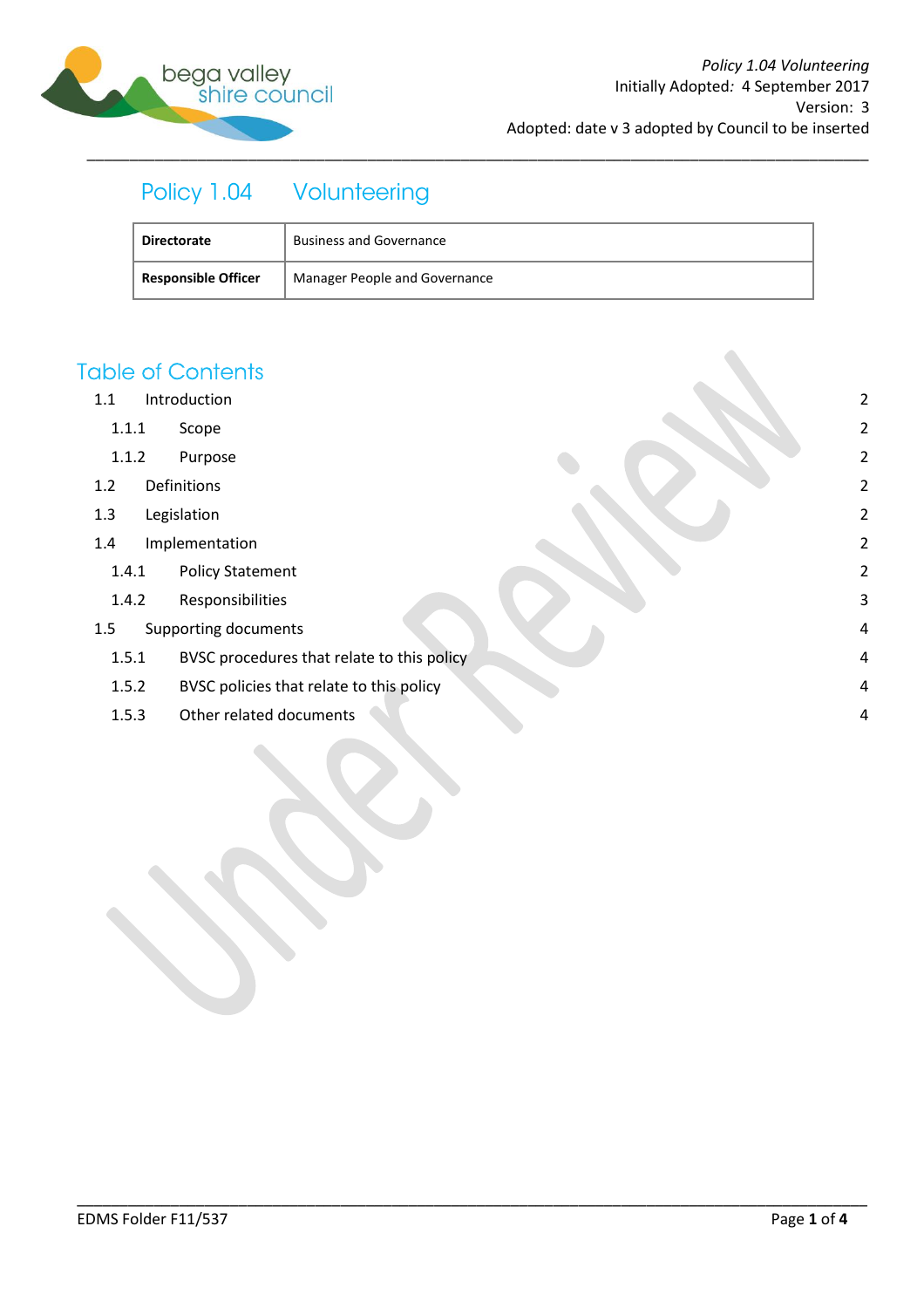

# <span id="page-1-0"></span>1.1 Introduction

### <span id="page-1-1"></span>1.1.1 Scope

This policy applies to members of the community who volunteer their time and services to Bega Valley Shire Council, including members of Section 355 Committees and other committees of council, students engaging in work experience or work placement, and general volunteers from the community.

This policy does not apply to volunteers managed by external organisations that may have been given approval to use and/or undertake works on BVSC managed land.

#### <span id="page-1-2"></span>1.1.2 Purpose

Council recognises the significant contribution volunteers make to Council and our community. This policy provides guidance to Councillors, managers, staff and those who volunteer in relation to the development, implementation, monitoring and review of volunteer management practices within Council.

# <span id="page-1-3"></span>1.2 Definitions

| <b>Word or Terminology</b> | <b>Description</b>                                                                                                                                                                                                                                                                                              |
|----------------------------|-----------------------------------------------------------------------------------------------------------------------------------------------------------------------------------------------------------------------------------------------------------------------------------------------------------------|
| Council volunteer          | A person who is acting on a voluntary basis in accordance with BVSC policy and<br>procedures (irrespective of whether the person receives out-of-pocket<br>expenses).                                                                                                                                           |
| Councillor                 | A person elected to office as a result of a Local Government Election.                                                                                                                                                                                                                                          |
| <b>Staff</b>               | A person employed by Council to undertake paid work duties and tasks. Staff<br>may be employed on a permanent full-time basis, permanent part-time, fixed-<br>term contract, or on a casual basis.                                                                                                              |
| Worker                     | In accordance with the WHS Act 2011, a 'worker' is a person who carries out<br>work in any capacity for a person conducting a business or undertaking,<br>including employees, contactors, sub-contractors, an employee of a labour hire<br>company, apprentice, trainee, work experience student or volunteer. |
| Responsible officer        | Council staff who engage, supervisor, and/or use volunteers.                                                                                                                                                                                                                                                    |

## <span id="page-1-4"></span>1.3 Legislation

- *Work Health and Safety Act 2011*
- *Work Health and Safety Regulation 2017*
- *NSW Local Government Act 1993*
- *Child Protection (Working with Children) Act 2012 NSW*
- *Child Protection (Working with Children) Regulation 2013 NSW*
- *Health Records and Information Privacy Act 2002 NSW*
- *Volunteering Australia, National Standards for Volunteer Involvement 2015*
- *Anti-Discrimination Act 1977 NSW*

# <span id="page-1-5"></span>1.4 Implementation

#### <span id="page-1-6"></span>**1.4.1 Policy Statement**

Bega Valley Shire Council will commit to volunteer management, support and development by:

\_\_\_\_\_\_\_\_\_\_\_\_\_\_\_\_\_\_\_\_\_\_\_\_\_\_\_\_\_\_\_\_\_\_\_\_\_\_\_\_\_\_\_\_\_\_\_\_\_\_\_\_\_\_\_\_\_\_\_\_\_\_\_\_\_\_\_\_\_\_\_\_\_\_\_\_\_\_\_\_\_\_\_\_\_\_\_\_\_\_\_\_\_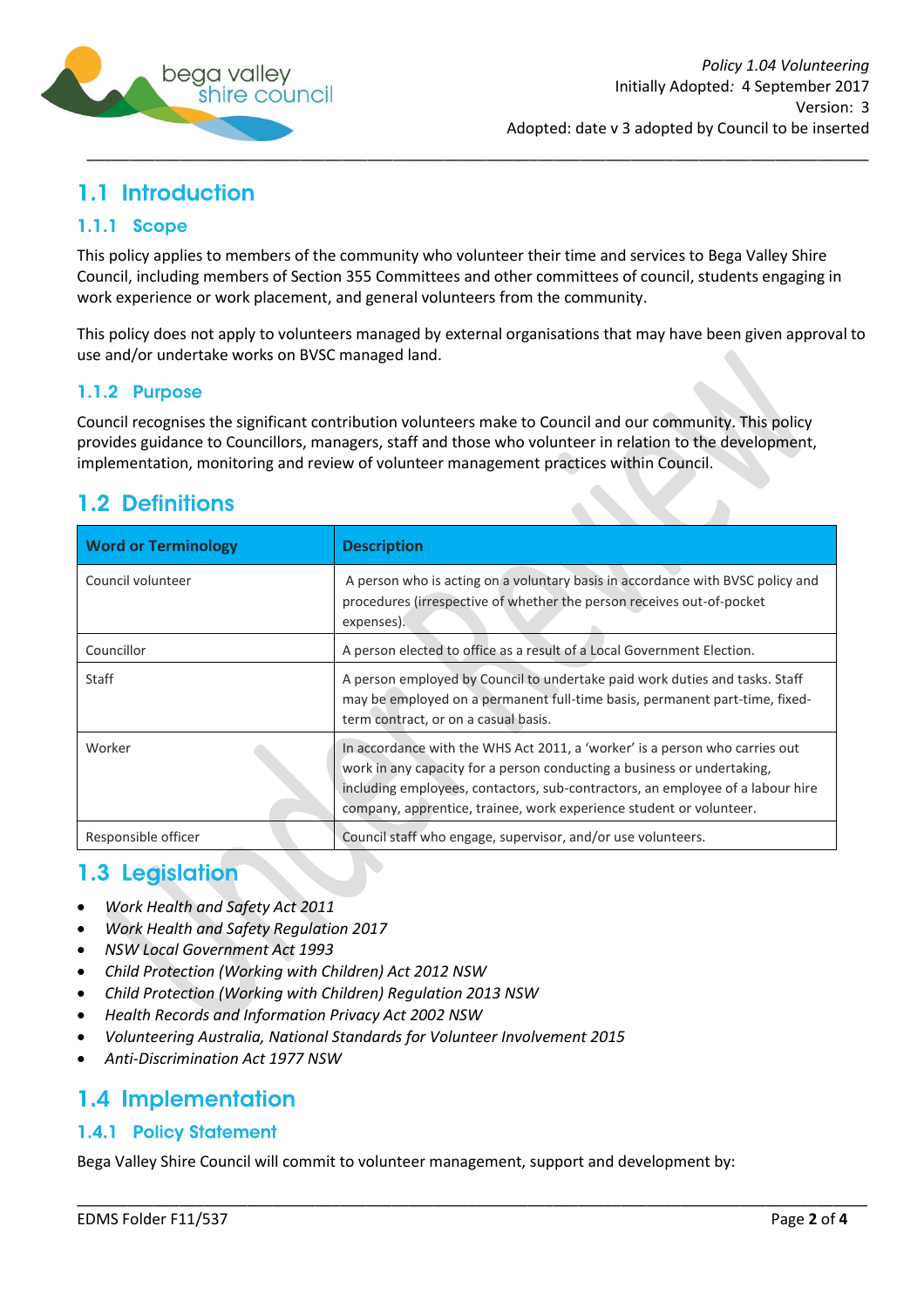

- recognising and valuing the substantial and ongoing contribution made by volunteers and voluntary groups to the quality of life of Bega Valley Shire residents
- supporting Council volunteers in accordance with Council procedures and other relevant national and state guidelines, and legislative responsibilities
- supporting Council's s355 Committees and community committees in their delegated functions
- identifying and responding to current trends and challenges in volunteerism  $\bullet$
- working with the community to build capacity and encourage participation through volunteering, to build stronger relationships across the community
- working in partnership with community groups, the business sector and relevant stakeholders to develop volunteering opportunities, promote volunteering, raise the profile of volunteerism and facilitate access to information about volunteering opportunities

#### <span id="page-2-0"></span>1.4.2 Responsibilities

#### 1.4.2.1 Elected Council

Ensure Council has an adopted policy concerning volunteering and volunteer management within the Bega Valley Shire and Council as an organisation.

#### 1.4.2.2 Chief Executive Officer (CEO), Leadership Executive Group (LEG)

The CEO and members of the Leadership Executive Group will ensure:

- Council's policy concerning volunteering and volunteer management is reviewed in accordance with the *Local Government Act 1993*
- Council's volunteer policy is accessible and communicated to members of the public
- Council has documented and adopted procedures to help manage volunteers on a day-to-day basis
- Council reviews its volunteer procedures on a needs-basis
- Relevant Council Officers are trained in the management of volunteers in accordance with its adopted procedures Adequate resources are made available to coordinate and implement this policy and relevant procedures.

\_\_\_\_\_\_\_\_\_\_\_\_\_\_\_\_\_\_\_\_\_\_\_\_\_\_\_\_\_\_\_\_\_\_\_\_\_\_\_\_\_\_\_\_\_\_\_\_\_\_\_\_\_\_\_\_\_\_\_\_\_\_\_\_\_\_\_\_\_\_\_\_\_\_\_\_\_\_\_\_\_\_\_\_\_\_\_\_\_\_\_\_\_